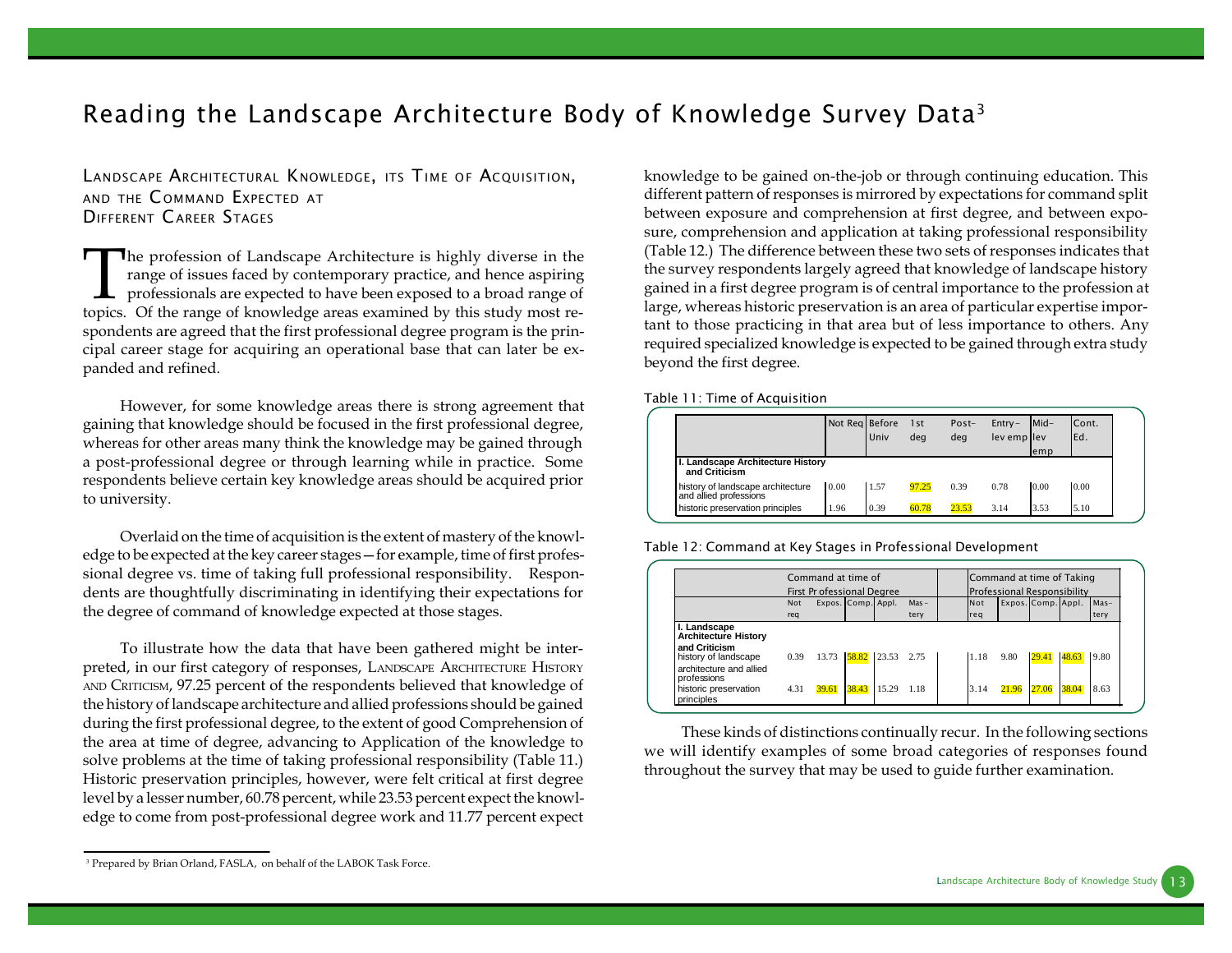#### *KNOWLEDGE AREA CATEGORIES EMERGING FROM THE SURVEY RESPONSES*

The numerical responses suggest that respondents are identifying Knowledge categories they regard differently in terms of the desired time of acquisition and the level of skill expected at stages of professional development. The categories outlined here are preliminary and are offered as a starting point for further and more detailed study.

- Core of the first Professional Degree
- **Context for Professional Practice**
- **•** More Specialized Knowledge
- **Important Areas for Post-Professional Degree and In-practice** Acquisition

The first two categories include a wide range of topics with focused (70-100 percent of respondents) expectations for acquisition during the first professional degree. Within these responses there are distinctions that further divide the category. For some areas, core skills for practice, a relatively high level of command, Application, is expected on acquiring the first professional degree. For others, respondents expect a lesser level of command, Comprehension, on gaining the first degree.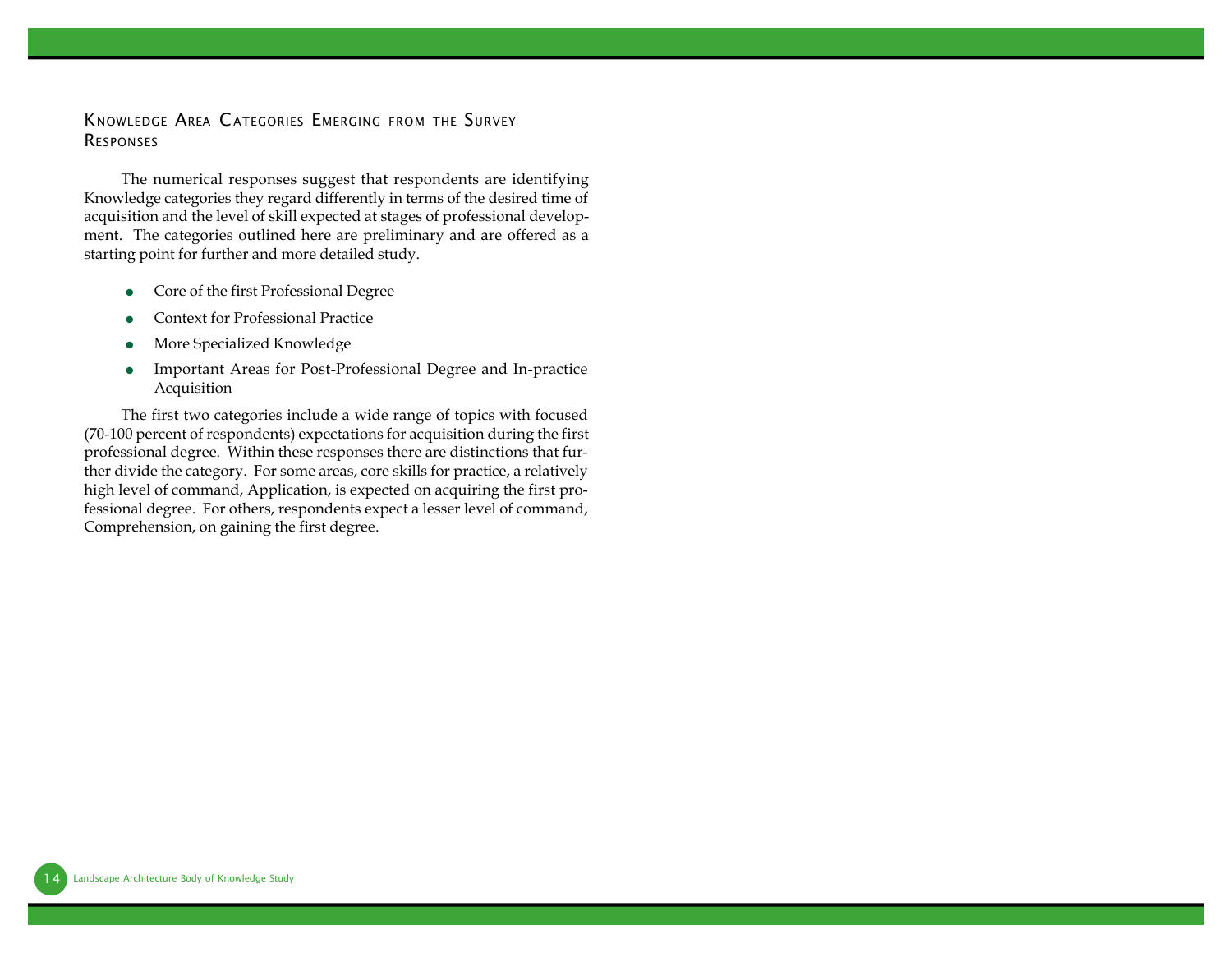# *DEGREE*

The first category encompasses the core areas of knowledge that define professional practice, enjoying focused expectation for inclusion in the first degree and with command expected at the level of ability to Apply the knowledge at that stage (>40 percent). Command is expected to be at the level of Mastery at the point of taking professional responsibility (>40 percent). This category includes: use of land information sources; understanding of natural site conditions and ecosystems; design creativity and process; aesthetic principles; natural factors; influence of context on design; accessibility regulations; wehicular and pedestrian circulation; grading, drainage and stormwater; erosion control; roles of visual communication; and graphic presentation techniques (Table 13).

|     |                                                                                                     | <b>Time of Acquisition</b><br><b>Before 1st</b><br>Post-<br>Entry<br>Mid<br>Not |              |            |             |            |            |             |                   |        | <b>Command of Knowledge</b><br>at Time of Degree |             |              |                   | Command of<br>Knowledge at Time<br>of Professional<br>Responsibility |             |       |              |
|-----|-----------------------------------------------------------------------------------------------------|---------------------------------------------------------------------------------|--------------|------------|-------------|------------|------------|-------------|-------------------|--------|--------------------------------------------------|-------------|--------------|-------------------|----------------------------------------------------------------------|-------------|-------|--------------|
|     |                                                                                                     | Reg                                                                             | Univ         | deg        | deq         | lev<br>emp | lev<br>emp | Cont<br>Ed. | <b>Not</b><br>req | Expos. | Comp.                                            | Appl.       | Mas-<br>tery | <b>Not</b><br>req | Expos.                                                               | Comp. Appl. |       | Mas-<br>tery |
|     | <b>II. Natural and Cultural</b><br><b>Systems</b>                                                   |                                                                                 |              |            |             |            |            |             |                   |        |                                                  |             |              |                   |                                                                      |             |       |              |
| 3.  | land information sources                                                                            |                                                                                 | 0.00 0.78    | 92.94 1.18 |             | 4.31       |            | $0.78$ 0.00 | 0.39              | 8.63   | 33.33                                            | 49.02 7.06  |              |                   | 0.003.92                                                             | 4.71        | 45.10 | 45.49        |
| 5.  | natural site conditions and<br>ecosystems                                                           |                                                                                 | $0.00$ 6.27  | 89.41 0.78 |             | 2.75       | 0.39       | 0.00        | 0.00              | 2.35   | 28.63                                            | 57.65 9.80  |              |                   | 0.00 1.57                                                            | 6.27        | 46.67 | 43.14        |
|     | III. Design and Planning Theories<br>and Methodologies                                              |                                                                                 |              |            |             |            |            |             |                   |        |                                                  |             |              |                   |                                                                      |             |       |              |
|     | creativity and process<br>8. including design theory and<br>problem-solving strategies              |                                                                                 | $0.00$ 10.20 | 86.27 1.18 |             | 0.78       |            | $0.78$ 0.00 | 0.39              | 2.75   | 20.00                                            | 67.06 9.41  |              |                   | $0.00$ $0.39$                                                        | 5.88        | 36.86 | 55.69        |
| 9.  | aesthetic principles of design                                                                      |                                                                                 | $0.00$ 11.76 | 83.53 1.18 |             | 1.18       |            | 1.18 0.00   | 0.39              | 3.53   | 25.10                                            | 58.43 11.76 |              |                   | 0.001.18                                                             | 7.84        | 42.35 | 47.45        |
| 11. | natural factors such as<br>ecological relationships                                                 |                                                                                 | $0.39$ 8.63  | 82.35 3.53 |             | 3.14       | 0.00       | 0.39        | 0.78              | 7.06   | 36.08                                            | 49.02 6.27  |              |                   | 0.78 2.75                                                            | 10.59       | 51.76 | 32.55        |
|     | influence of context on<br>13. design, planning, and<br>management decisions                        | 0.00                                                                            | 0.39         |            | 72.16 10.20 | 7.45       | 6.67       | 1.18        | 0.78              | 9.41   | 38.04                                            | 46.67 4.71  |              |                   | 0.39 2.75                                                            | 9.80        | 45.10 | 40.00        |
|     | VI. Site Design and Engineering: Materials, Methods,<br><b>Technologies and Applications</b>        |                                                                                 |              |            |             |            |            |             |                   |        |                                                  |             |              |                   |                                                                      |             |       |              |
| 35. | accessibility regulations                                                                           |                                                                                 | 0.0011.96    | 77.25 4.31 |             | 11.76      |            | 1.96 2.35   | 1.57              | 18.43  | 34.51                                            | 40.78 4.31  |              |                   | 0.78 2.75                                                            | 11.76       |       | 42.75 41.18  |
|     | elements of vehicular and<br>37. pedestrian circulation<br>systems and their design<br>requirements |                                                                                 | 0.00 0.78    | 92.55 0.78 |             | 3.53       | 0.39       | 1.57        | 0.39              | 7.45   | 31.37                                            | 55.69 4.71  |              |                   | 0.002.35                                                             | 6.27        | 43.53 | 47.45        |
| 42. | grading, drainage and<br>stormwater treatment                                                       |                                                                                 | $0.00$ 1.18  | 89.41 2.35 |             | 2.35       | 0.78       | 0.00        | 0.00              | 1.57   | 23.92                                            | 65.88 5.88  |              |                   | 0.00 1.57                                                            | 7.84        | 33.73 | 54.51        |
|     | <b>VIII. Communication</b>                                                                          |                                                                                 |              |            |             |            |            |             |                   |        |                                                  |             |              |                   |                                                                      |             |       |              |
| 61. | the roles of visual<br>communication, including<br>photographic and video<br>documentation          |                                                                                 | $0.00$ 2.35  | 73.33 5.49 |             | 9.02       | 4.71       | 2.35        | 0.78              | 21.96  | 29.02                                            | 44.71 1.96  |              |                   | 1.57 6.27                                                            | 17.65       | 52.16 | 20.39        |
|     | graphic presentation<br>62. techniques, systems and<br>symbols                                      |                                                                                 | $0.00$ 1.96  | 89.41 0.39 |             | 3.53       | 0.78       | 0.39        | 0.00              | 7.06   | 23.14                                            | 58.82 9.02  |              |                   | 0.39 1.96                                                            | 10.59       | 37.25 | 47.06        |

*C ORE OF THE FIRST P ROFESSIONAL Table 13: Core of the First Professional Degree—Distribution of Responses by Percent for Knowledge Statements*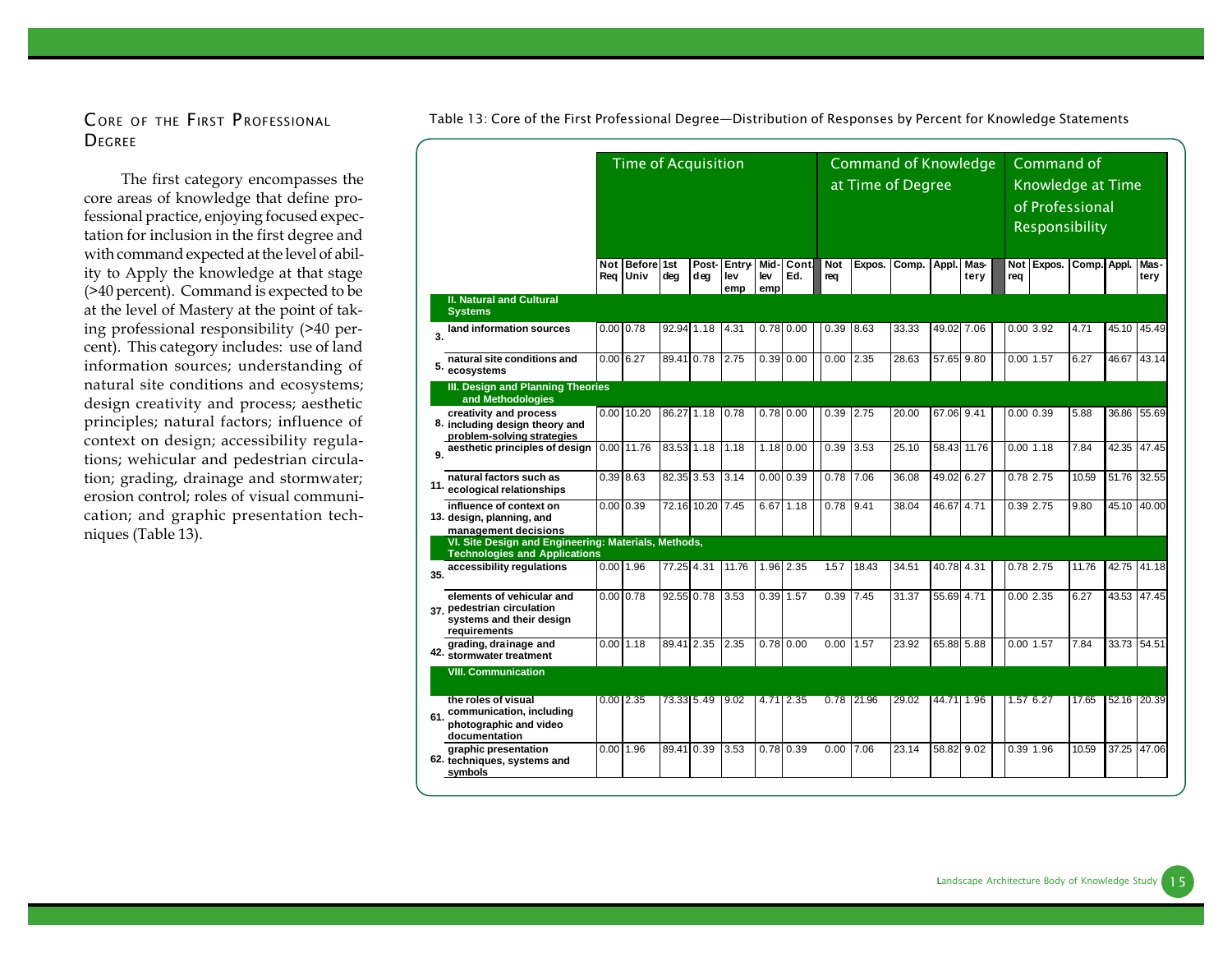## *C ONTEXT FOR P ROFESSIONAL P RACTICE*

The second category might be characterized as those knowledge areas that provide the context for professional practice and includes history; patterns of land use and built form; social and cultural influences on design; human factors; visual resource management; urban landscape; planning principles; conservation of natural resources; ecological planning principles; design for special populations; roadway design principles; landscape maintenance; structures; ethics; and social responsibility. This category is somewhat coherent in representing knowledge of central importance to the profession to be gained at first degree (Comprehension >40 percent), developing into practical design office skills at the time of taking professional responsibility (Application >40 percent), (Table 14).

#### *Table 14: Context for Professional Practice—Distribution of Responses by Percent for Knowledge Statements*

|     |                                                                                              |      | <b>Time of Acquisition</b><br>Before 1st<br><b>Not</b> |            |                  |                      |                    |              | <b>Degree</b>     | <b>Command of Knowledge at Time of</b> |       |       |              |               | <b>Command of Knowledge at</b><br><b>Time of Professional</b><br><b>Responsibility</b> |       |       |              |
|-----|----------------------------------------------------------------------------------------------|------|--------------------------------------------------------|------------|------------------|----------------------|--------------------|--------------|-------------------|----------------------------------------|-------|-------|--------------|---------------|----------------------------------------------------------------------------------------|-------|-------|--------------|
|     |                                                                                              | Rea  | Univ                                                   | dea        | Post-<br>dea     | Entry-<br>lev<br>emp | Mid-<br>lev<br>emp | Cont.<br>Ed. | <b>Not</b><br>rea | Expos.                                 | Comp. | Appl. | Mas-<br>terv | Not<br>req    | Expos.                                                                                 | Comp. | Appl. | Mas-<br>tery |
|     | <b>I. Landscape Architecture History</b><br>and Criticism                                    |      |                                                        |            |                  |                      |                    |              |                   |                                        |       |       |              |               |                                                                                        |       |       |              |
| 1.  | history of landscape architecture<br>and allied professions                                  | 0.00 | 1.57                                                   | 97.25      | 0.39             | 0.78                 | 0.00               | 0.00         | 0.39              | 13.73                                  | 58.82 | 23.53 | 2.75         | 1.18 9.80     |                                                                                        | 29.41 | 48.63 | 9.80         |
|     | <b>II. Natural and Cultural Systems</b>                                                      |      |                                                        |            |                  |                      |                    |              |                   |                                        |       |       |              |               |                                                                                        |       |       |              |
| 4.  | patterns of land use and built form                                                          | 0.00 | 2.35                                                   | 89.02      | 4.71             | 1.96                 | 1.96               | 0.00         | 0.39              | 9.02                                   | 42.75 | 40.39 | 5.88         | $0.00$ 3.92   |                                                                                        | 14.51 | 51.37 | 29.02        |
| 6.  | social and cultural influences on<br>design                                                  | 0.00 | 5.49                                                   | 73.73      | 15.29            | 1.96                 | 1.18               | 0.78         | 0.39              | 20.39                                  | 40.78 | 33.33 | 3.14         | $0.00$ $9.02$ |                                                                                        | 21.18 | 49.41 | 18.04        |
|     | III. Design and Planning Theories<br>and Methodologies                                       |      |                                                        |            |                  |                      |                    |              |                   |                                        |       |       |              |               |                                                                                        |       |       |              |
|     | human factors such as behavior,<br>10. perception, psychological and<br>sensory response     | 0.00 | 5.88                                                   | 75.69 9.80 |                  | 3.53                 | 0.78               | 1.96         | 0.39              | 12.16                                  | 45.49 | 36.47 | 4.31         | 0.00, 5.10    |                                                                                        | 19.61 | 51.76 | 21.57        |
|     | V. Design and Planning and Management at Various Scales<br>and Applications                  |      |                                                        |            |                  |                      |                    |              |                   |                                        |       |       |              |               |                                                                                        |       |       |              |
| 22. | visual resource assessment                                                                   | 1.96 | 0.00                                                   | 74.51      | 11.76 5.10       |                      | 2.75               | 2.35         | 4.71              | 27.45                                  | 41.57 | 24.71 | 1.57         |               | 3.53 14.51                                                                             | 22.75 | 41.96 | 16.86        |
| 24. | urban landscape                                                                              | 0.78 | 0.39                                                   | 83.14      | 8.24             | 2.75                 | 1.96               | 1.57         | 0.39              | 15.29                                  | 52.16 | 30.98 | 1.18         | 1.18 5.10     |                                                                                        | 23.14 | 51.37 | 18.43        |
|     | planning principles including<br>25. regional community and<br>neighborhood planning         | 0.78 | 0.00                                                   | 72.55      | 16.86            | 2.75                 | 3.92               | 1.96         | 1.18              | 18.82                                  | 48.63 | 29.80 | 1.57         | 1.96 2.75     |                                                                                        | 27.45 | 48.24 | 19.22        |
| 26. | conservation of natural resources                                                            | 0.78 | 11.76                                                  | 73.33      | 6.67             | 3.14                 | 1.18               | 1.57         | 0.78              | 12.55                                  | 44.71 | 36.47 | 5.49         | 1.18 4.31     |                                                                                        | 16.47 | 49.80 | 27.84        |
| 28. | ecological planning principles                                                               | 1.18 | 2.35                                                   | 80.39 7.45 |                  | 3.53                 | 1.18               | 1.96         | 0.78              | 16.86                                  | 43.92 | 33.73 | 3.92         | 0.78 6.27     |                                                                                        | 21.18 | 45.49 | 24.71        |
|     | VI. Site Design and Engineering: Materials, Methods,<br><b>Technologies and Applications</b> |      |                                                        |            |                  |                      |                    |              |                   |                                        |       |       |              |               |                                                                                        |       |       |              |
| 34. | design needs for special<br>populations                                                      | 0.39 | 1.18                                                   |            | 68.63 11.37 7.84 |                      | 3.14               | 5.88         | 2.35              | 27.45                                  | 47.06 | 22.35 | 0.39         | 1.18 6.27     |                                                                                        | 21.57 | 51.76 | 18.43        |
| 36. | roadway design principles                                                                    | 0.39 | 0.39                                                   | 84.71      | 5.10             | 4.31                 | 3.92               | 0.39         | 1.57              | 21.18                                  | 39.22 | 35.29 | 1.96         | 1.57 6.27     |                                                                                        | 23.14 | 47.84 | 20.78        |
| 38. | landscape maintenance techniques,<br>materials, equipment, and practices                     | 1.57 | 2.35                                                   | 69.02 5.10 |                  | 13.73                | 5.10               | 2.75         | 3.14              | 30.59                                  | 37.25 | 27.84 | 1.18         | 0.39 8.24     |                                                                                        | 25.88 | 44.31 | 20.78        |
| 44. | erosion and sedimentation control                                                            | 0.00 | 0.39                                                   | 78.43 3.14 |                  | 10.59                | 3.14               | 2.35         | 1.96              | 13.73                                  | 40.78 | 39.22 | 3.14         | 1.18 2.75     |                                                                                        | 16.08 | 49.41 | 29.41        |
| 48. | structural considerations                                                                    | 0.78 | 0.00                                                   | 81.96      | 3.14             | 6.67                 | 5.88               | 1.18         | 1.96              | 23.53                                  | 42.75 | 30.20 | 1.57         | 0.78 7.84     |                                                                                        | 21.18 | 45.10 | 24.71        |
|     | IX. Values and Ethics in Practice                                                            |      |                                                        |            |                  |                      |                    |              |                   |                                        |       |       |              |               |                                                                                        |       |       |              |
| 65. | environmental ethics                                                                         | 0.78 | 11.37                                                  | 67.06      | 7.84             | 4.31                 | 3.14               | 1.18         | 1.57              | 20.00                                  | 48.24 | 22.35 | 4.31         | 1.57 5.88     |                                                                                        | 18.82 | 46.27 | 23.92        |
| 66. | social responsibility in design                                                              | 0.39 | 5.88                                                   | 72.55      | 5.88             | 5.49                 | 3.14               | 1.96         | 0.78              | 19.22                                  | 48.24 | 23.92 | 3.14         | 1.57 4.31     |                                                                                        | 17.25 | 45.49 | 27.06        |
|     |                                                                                              |      |                                                        |            |                  |                      |                    |              |                   |                                        |       |       |              |               |                                                                                        |       |       |              |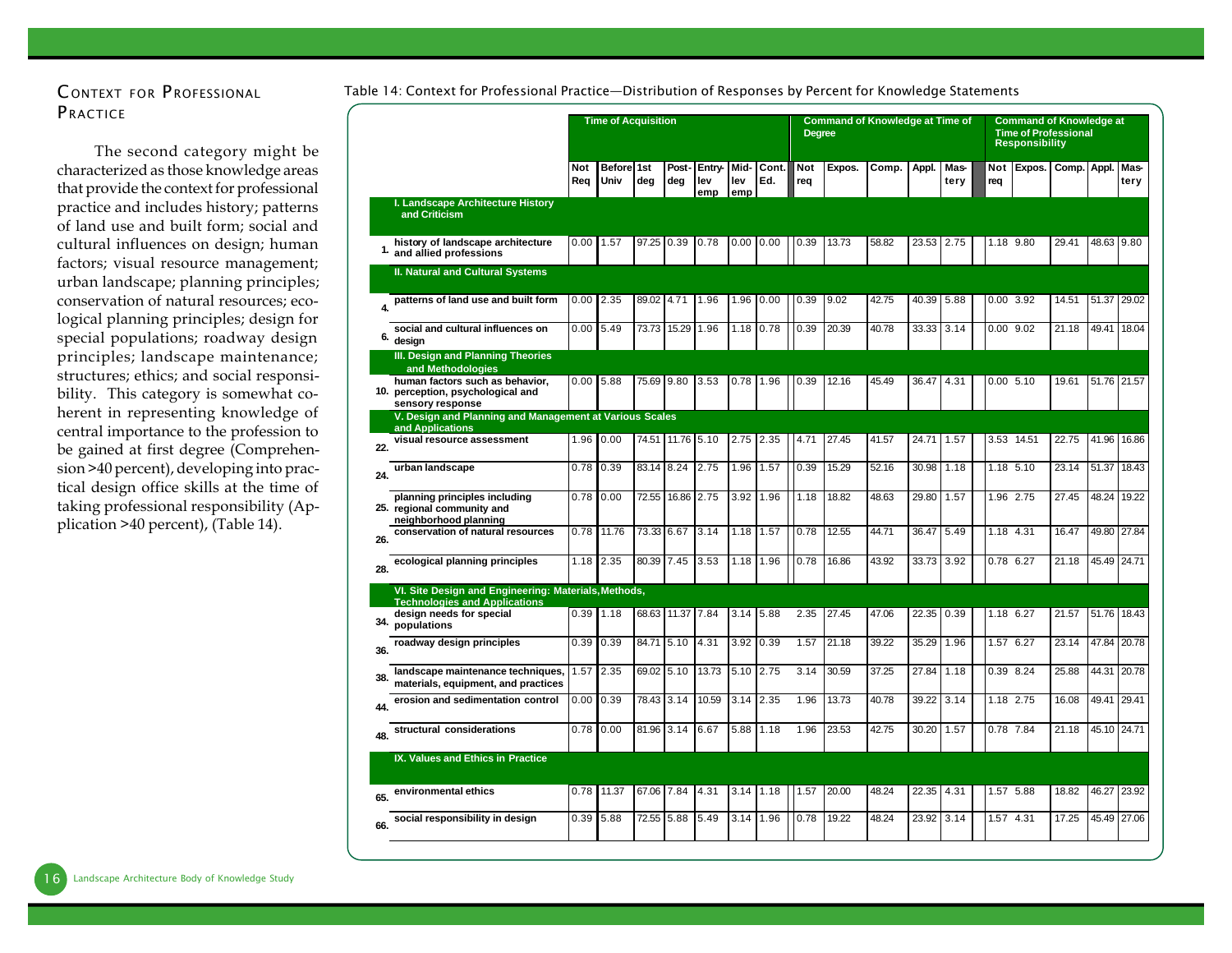#### *MORE SPECIALIZED KNOWLEDGE AREAS*

Historic preservation principles was already cited as an example of a topic area of great interest to some sectors of the profession but less so for others. Such topics are identified as appropriate to the first professional degree by 40-69 percent of respondents with expected levels of command ranging from Exposure to the topic to Application. In all cases the Application level of Command is expected at the time of taking professional responsibility.

Topics where a principle source of knowledge may be the post-professional degree include: historic preservation principles; relationship between human and natural systems; research methods; therapeutic design; communication methods; photogrammetry and remote sensing; rural analysis; water resource management; wetland management; floodplain management; biofiltration; user surveys (Table 15).

|     |                                                                                                     |            | <b>Time of Acquisition</b> |            |                  |                      |                    |              | Degree            |        | Command of Knowledge at Time of |       |              |                   | Command of Knowledge at<br><b>Time of Professional</b><br><b>Responsibility</b> |       |                     |              |
|-----|-----------------------------------------------------------------------------------------------------|------------|----------------------------|------------|------------------|----------------------|--------------------|--------------|-------------------|--------|---------------------------------|-------|--------------|-------------------|---------------------------------------------------------------------------------|-------|---------------------|--------------|
|     |                                                                                                     | Not<br>Rea | <b>Before</b><br>Univ      | 1st<br>deg | Post-<br>deg     | Entry-<br>lev<br>emp | Mid-<br>lev<br>emp | Cont.<br>Ed. | <b>Not</b><br>req | Expos. | Comp.                           | Appl. | Mas-<br>tery | <b>Not</b><br>rea | Expos.                                                                          | Comp. | Appl.               | Mas-<br>tery |
|     | I. Landscape Architecture History<br>and Criticism                                                  |            |                            |            |                  |                      |                    |              |                   |        |                                 |       |              |                   |                                                                                 |       |                     |              |
|     | historic preservation<br>2. principles                                                              |            | 1.96 0.39                  |            | 60.78 23.53 3.14 |                      | 3.53               | 5.10         | 4.31              | 39.61  | 38.43                           | 15.29 | 1.18         |                   | 3.14 21.96                                                                      | 27.06 | 38.04 8.63          |              |
|     | III. Design and Planning Theories<br>and Methodologies                                              |            |                            |            |                  |                      |                    |              |                   |        |                                 |       |              |                   |                                                                                 |       |                     |              |
|     | relationship between<br>12. human and natural<br>systems                                            |            | $0.39$ 3.53                | 68.24      | 18.04 3.53       |                      | 2.35               | 1.57         | 0.78              | 12.94  | 39.61                           | 42.35 | 3.92         |                   | $0.78$ 3.14                                                                     | 16.08 | 50.20 28.24         |              |
|     | research methods<br>14. including data collection.<br>interpretation, and<br>application of results |            | 0.39 7.84                  |            | 51.76 29.80      | 4.31                 | 2.75               | 1.18         | 1.96              | 17.65  | 29.02                           | 42.75 | 7.45         |                   | 3.14 5.88                                                                       | 17.65 | 43.14 29.41         |              |
| 15. | therapeutic aspects of<br>design                                                                    | 4.31       | 0.78                       | 42.35      | 32.94            | 3.53                 | 4.71               | 10.20        | 8.24              | 36.08  | 36.47                           | 18.04 | 0.39         | 7.06              | 15.69                                                                           | 31.76 | 36.47               | 7.84         |
| 16. | communication and<br>education met hods                                                             |            | 2.35 8.63                  | 43.14      | 26.27            | 6.67                 | 6.67               | 4.71         | 5.49              | 20.78  | 30.59                           | 37.25 | 4.71         |                   | 3.14 9.02                                                                       | 18.82 | 43.14               | 24.71        |
|     | V. Design, Planning and Management at<br><b>Various Scales and Applications</b>                     |            |                            |            |                  |                      |                    |              |                   |        |                                 |       |              |                   |                                                                                 |       |                     |              |
|     | photogrammetry and<br>21. remote sensing                                                            |            | 6.27 0.00                  | 56.08      | 16.86 7.06       |                      | 3.53               | 7.45         | 9.80              | 45.49  | 32.16                           | 12.55 | 0.00         |                   | 9.02 20.78                                                                      | 34.90 | 29.41               | 5.49         |
| 23. | agricultural and rural<br>landscape analysis                                                        |            | 3.53 0.39                  | 59.22      | 23.14 3.92       |                      | 4.31               | 4.71         | 6.67              | 36.86  | 38.82                           | 17.25 | 0.39         | 4.31              | 20.39                                                                           | 31.37 | 34.51               | 9.02         |
| 29. | water resource<br>management                                                                        | 1.96       | 1.57                       | 58.82      | 17.65            | 7.45                 | 3.14               | 7.84         | 3.14              | 29.02  | 43.53                           | 22.75 | 1.57         |                   | 1.57 9.80                                                                       | 30.98 | 43.53 13.33         |              |
| 30. | wetland management                                                                                  | 1.57       | 0.78                       | 52.16      | 23.92            | 7.06                 | 3.53               | 9.02         | 3.53              | 35.69  | 41.57                           | 17.65 | 1.57         |                   | 2.35 11.76                                                                      | 31.76 | $\overline{4}$ 1.57 | 11.37        |
| 31. | floodplain management                                                                               | 1.57       | 0.78                       | 52.55      | 21.18 7.06       |                      | 4.71               | 9.80         | 4.71              | 33.33  | 40.39                           | 20.00 | 1.18         |                   | 3.14 11.37                                                                      | 31.76 | 43.14 9.41          |              |
|     | VI. Site Design and Engineering:<br>Materials, Methods, Technologies<br>and Applications            |            |                            |            |                  |                      |                    |              |                   |        |                                 |       |              |                   |                                                                                 |       |                     |              |
|     | biofiltration and other<br>43. alternative drainage<br>methods                                      |            | 1.57 0.78                  | 60.39      |                  | 10.98 10.20          | 5.88               | 9.02         | 3.14              | 29.41  | 40.00                           | 25.10 | 0.78         |                   | 2.35 9.02                                                                       | 29.02 | 43.53 14.51         |              |
|     | <b>VIII. Communication</b>                                                                          |            |                            |            |                  |                      |                    |              |                   |        |                                 |       |              |                   |                                                                                 |       |                     |              |
|     | determination of user<br>58. values such as focus<br>groups and surveys                             |            | 3.92 1.57                  | 39.22      |                  | 18.82 13.73          | 13.33              | 6.27         | 8.24              | 44.71  | 32.94                           | 12.55 | 0.39         |                   | 4.71 12.94                                                                      | 30.20 | 42.35 7.84          |              |

*Table 15: Specialized Topics—Post-Professional Study—Distribution of Responses by Percent for Knowledge Statements*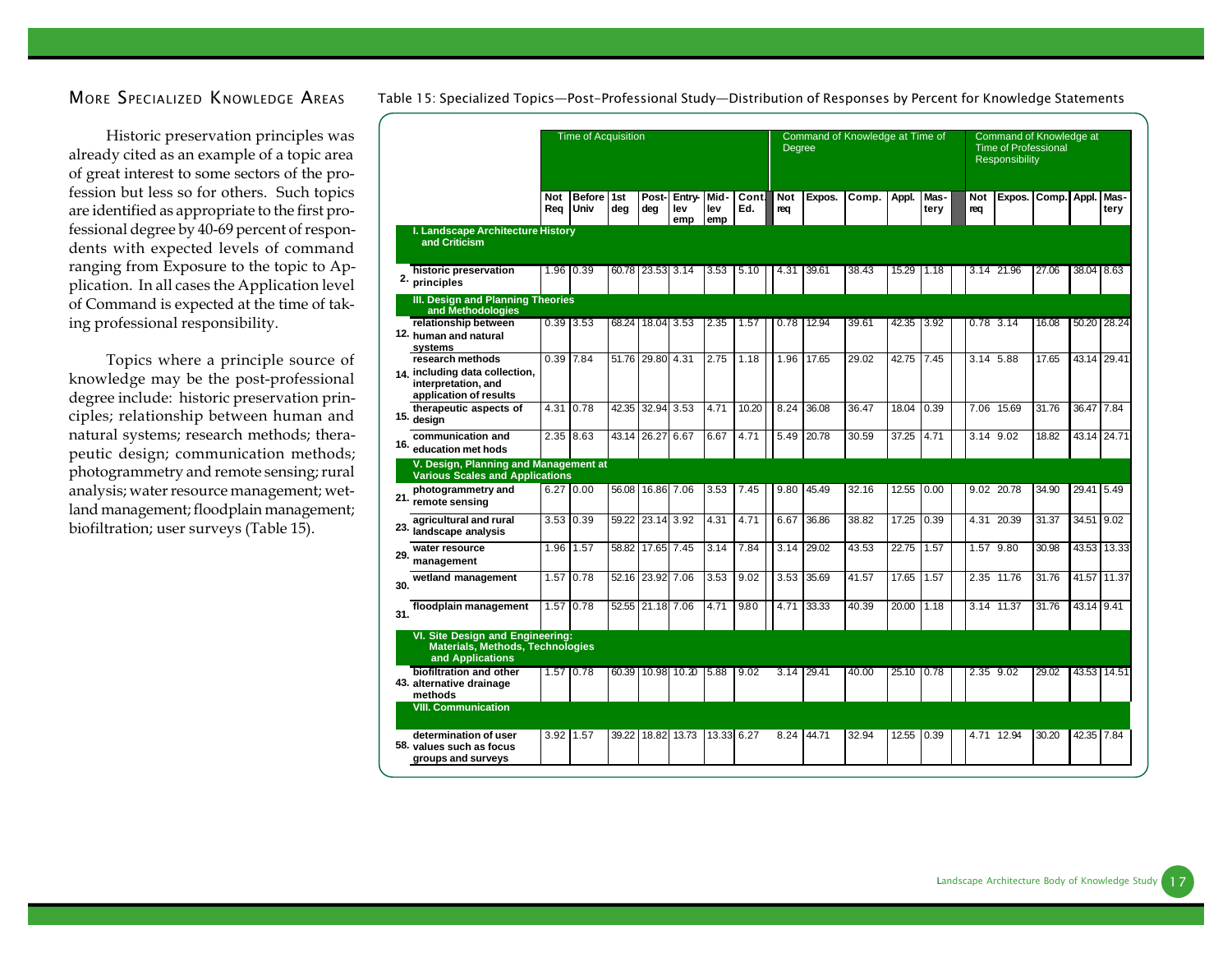*More Specialized Knowledge Areas (continued)*

Topics where practice may be a principle source of knowledge include: regional hazard considerations; land development policy and law; emerging trends; noise control; sustainable construction; construction technologies; utility systems; irrigation; lighting; geographic coordinate systems; specifications; construction administration; construction law; contracts; team building; interpretive methods; organizational management; and resolving moral dilemmas (Table 16).

|     |                                                                                                  |                   | <b>Time of Acquisition</b> |            |              |                      |                    |              | <b>Degree</b> |        | <b>Command of Knowledge at Time of</b> |       |              |            | <b>Command of Knowledge at</b><br><b>Time of Professional</b><br>Responsibility |                    |       |              |
|-----|--------------------------------------------------------------------------------------------------|-------------------|----------------------------|------------|--------------|----------------------|--------------------|--------------|---------------|--------|----------------------------------------|-------|--------------|------------|---------------------------------------------------------------------------------|--------------------|-------|--------------|
|     |                                                                                                  | <b>Not</b><br>Req | <b>Before</b><br>Univ      | 1st<br>deg | Post-<br>deg | Entry-<br>lev<br>emp | Mid-<br>lev<br>emp | Cont.<br>Ed. | Not<br>rea    | Expos. | Comp.                                  | Appl. | Mas-<br>tery | Not<br>req |                                                                                 | Expos. Comp. Appl. |       | Mas-<br>tery |
|     | <b>II. Natural and Cultural Systems</b>                                                          |                   |                            |            |              |                      |                    |              |               |        |                                        |       |              |            |                                                                                 |                    |       |              |
|     | regional hazard design<br>7. considerations                                                      | 0.00              | 3.14                       | 61.96      | 13.73        | 15.69                | 2.75               | 1.57         | 0.78          | 26.67  | 35.69                                  | 31.76 | 3.14         |            | 0.006.27                                                                        | 17.65              | 44.31 | 30.20        |
|     | <b>IV. Public Policy and Regulation</b>                                                          |                   |                            |            |              |                      |                    |              |               |        |                                        |       |              |            |                                                                                 |                    |       |              |
|     | governmental policies<br>17. and laws that affect the<br>use and development of<br>land          | 0.39              | 1.18                       | 49.02      | 10.59 22.75  |                      | 14.12 0.39         |              | 2.75          | 37.65  | 38.82                                  | 18.04 | 2.35         |            | 1.18 2.75                                                                       | 17.25              | 49.41 | 28.24        |
| 20. | emerging trends and<br>issues                                                                    | 0.78              | 2.35                       | 43.92 9.80 |              | 10.59                | 9.80               | 20.39        | 5.88          | 38.82  | 40.00                                  | 13.33 | 1.18         |            | 2.75 9.80                                                                       | 38.82              | 41.18 | 6.27         |
|     | VI. Site Design and Engineering:<br>Materials, Methods, Technologies and<br><b>Applications</b>  |                   |                            |            |              |                      |                    |              |               |        |                                        |       |              |            |                                                                                 |                    |       |              |
| 39. | noise attenuation and<br>mitigation techniques                                                   | 3.14              | 0.78                       | 48.24      | 10.59        | 13.33                | 9.41               | 14.51        | 4.71          | 41.96  | 35.69                                  | 16.47 | 0.39         |            | 3.14 14.12                                                                      | 33.33              | 41.57 | 6.27         |
| 40. | sustainable construction<br>practices                                                            | 1.96              | 1.57                       | 58.43      | 7.06         | 7.84                 | 7.45               | 14.12        | 4.31          | 31.37  | 41.96                                  | 20.78 | 0.78         | 2.75       | 7.84                                                                            | 29.80              | 43.92 | 14.51        |
| 41. | construction equipment<br>and technologies                                                       | 0.78              | 1.96                       | 58.82      | 6.27         | 18.82                | 6.67               | 5.10         | 5.88          | 34.12  | 36.86                                  | 21.18 | 0.39         | 1.57       | 9.02                                                                            | 32.16              | 40.39 | 15.29        |
| 45. | utility systems                                                                                  | 1.96              | 1.18                       | 60.78      | 3.92         | 16.86                | 9.02               | 4.31         | 3.14          | 32.94  | 45.88                                  | 16.08 | 0.39         |            | $1.18$ $9.02$                                                                   | 37.65              | 39.22 | 11.37        |
| 46. | <b>Irrigation systems</b>                                                                        | 5.10              | 0.00                       | 66.67      | 3.53         | 14.12                | 4.71               | 4.31         | 6.67          | 32.94  | 39.61                                  | 19.61 | 0.78         | 3.14       | 13.73                                                                           | 25.49              | 43.53 | 12.94        |
| 47. | lighting systems                                                                                 | 1.96              | 0.00                       | 63.53      | 5.10         | 17.65                | 6.27               | 3.92         | 3.53          | 39.22  | 40.78                                  | 15.69 | 0.39         |            | 1.18 11.37                                                                      | 30.98              | 46.67 | 8.63         |
|     | <b>VII. Construction Documentation and</b><br><b>Administration</b>                              |                   |                            |            |              |                      |                    |              |               |        |                                        |       |              |            |                                                                                 |                    |       |              |
|     | geographic coordinate<br>52. systems and layout<br>techniques and<br>conventions                 | 1.57              | 0.78                       | 62.35      | 7.84         | 16.86                | 5.49               | 1.96         | 5.49          | 26.67  | 38.43                                  | 25.49 | 1.18         |            | 3.92 7.06                                                                       | 25.10              | 43.53 | 17.25        |
| 53. | specification types and<br>components for a project                                              | 0.00              | 0.39                       | 64.31      | 1.57         | 21.18                | 8.24               | 1.18         | 2.75          | 31.37  | 38.82                                  | 25.10 | 0.39         |            | $0.00$ 2.75                                                                     | 16.08              | 49.80 | 29.02        |
| 55. | construction<br>administration and<br>details                                                    | 0.39              | 0.00                       | 41.96      | 1.57         | 26.67                | 25.10              | 1.18         | 8.24          | 32.55  | 34.90                                  | 20.78 | 0.78         | 0.39       | 3.92                                                                            | 15.69              | 50.20 | 27.06        |
| 56. | basic construction law                                                                           | 2.35              | 0.00                       | 47.45      | 3.53         | 17.25                | 15.29              | 10.20        | 7.84          | 48.24  | 30.20                                  | 10.59 | 1.18         | 1.96       | 11.76                                                                           | 22.35              | 43.53 | 17.65        |
| 57. | construction contracts                                                                           | 0.78              | 0.39                       | 44.71      | 3.92         | 17.65                | 25.10              | 4.31         | 10.20         | 38.04  | 36.86                                  | 10.98 | 1.57         |            | 0.78 6.67                                                                       | 21.18              | 42.75 | 26.27        |
|     | <b>VIII. Communication</b>                                                                       |                   |                            |            |              |                      |                    |              |               |        |                                        |       |              |            |                                                                                 |                    |       |              |
| 59. | consensus and team<br>building                                                                   | 1.96              | 5.10                       | 44.31      | 9.02         | 14.90                | 16.86              | 5.49         | 5.88          | 37.65  | 32.55                                  | 21.57 | 1.18         |            | 3.14 10.59                                                                      | 18.82              | 47.06 | 18.43        |
|     | interpretive methods and 3.14<br>63. techniques such as<br>information displays and<br>brochures |                   | 0.00                       | 49.41      | 5.88         | 21.57                | 9.41               | 8.24         | 8.63          | 30.20  | 29.80                                  | 28.24 | 0.78         | 6.27       | 9.80                                                                            | 23.53              | 45.49 | 11.76        |
|     | IX. Values and Ethics in<br><b>Practice</b>                                                      |                   |                            |            |              |                      |                    |              |               |        |                                        |       |              |            |                                                                                 |                    |       |              |
| 65. | environmental ethics                                                                             | 0.78              | 11.37                      | 67.06      | 7.84         | 4.31                 | 3.14               | 1.18         | 1.57          | 20.00  | 48.24                                  | 22.35 | 4.31         |            | 1.57 5.88                                                                       | 18.82              | 46.27 | 23.92        |
| 68. | resolving moral and<br>ethical dilemmas                                                          | 0.39              | 14.51                      | 43.53      | 8.63         | 10.59                | 12.55              | 5.10         | 4.71          | 30.20  | 35.29                                  | 23.53 | 2.75         | 1.57       | 6.67                                                                            | 20.39              | 46.67 | 21.18        |

*Table 16: Specialized Topics—Gained In Practice—Distribution of Responses by Percent for Knowledge Statements*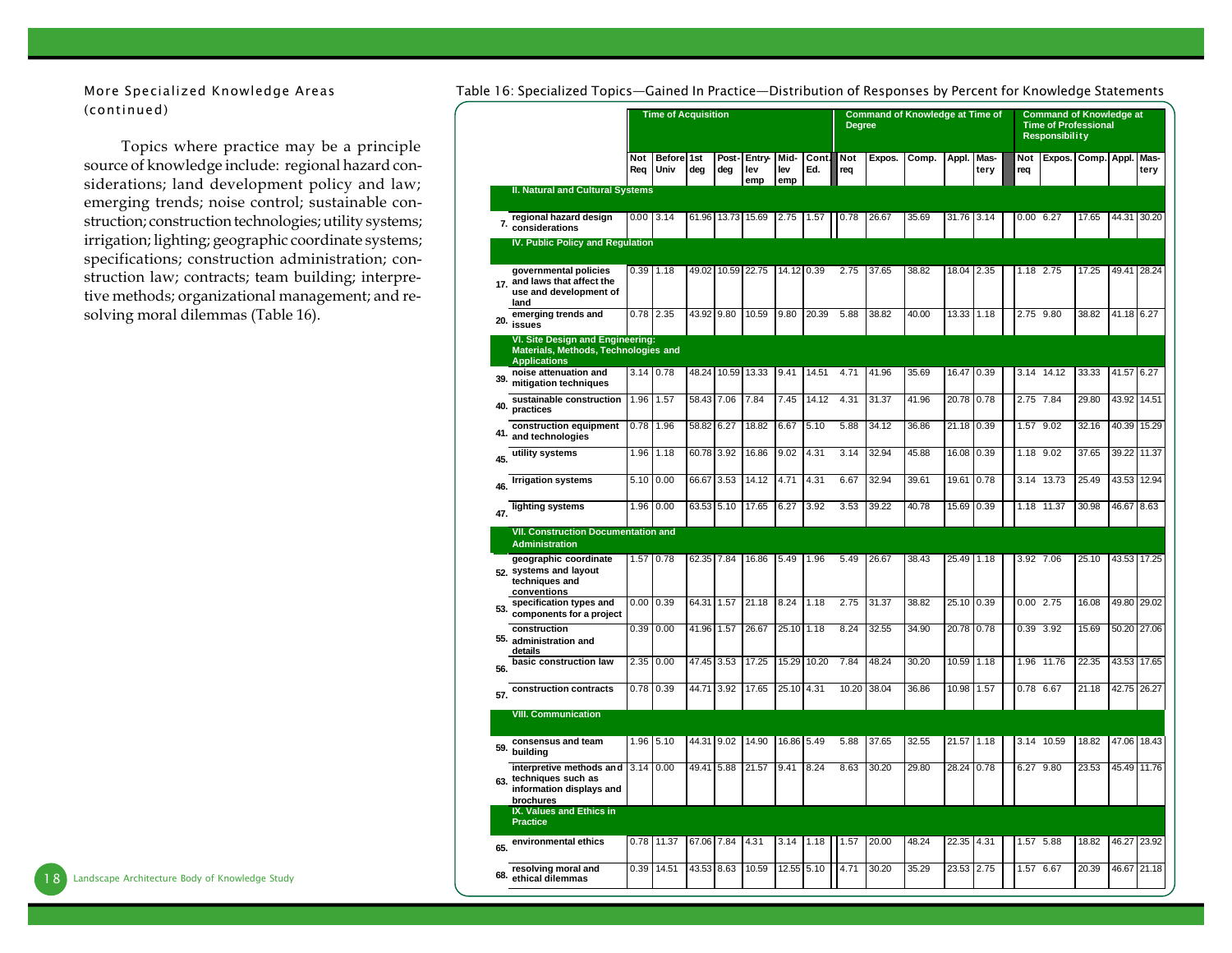## *IMPORTANT AREAS FOR P OST-PROFESSIONAL DEGREE AND IN-PRACTICE ACQUISITION*

Where less than 40 percent of respondents identified a topic for inclusion in the first degree, the focus may be on acquisition by other means.

Topics where a principal expectation for acquisition is post-professional study or continuing education include: land and water reclamation; and treatment of toxic materials (Table 17).

Topics where the source of knowledge is expected to be practice include: regulatory approval processes; land and development economics; construction quality control; sequencing of design; life-cycle cost analysis; conducting meetings; and public relations (Table 17).

|     |                                                                                                       | <b>Time of Acquisition</b> |                    |            |                  |                     |                    |              |                   | <b>Command of Knowledge at Time</b><br>of Degree |       |            |                     |                   | Command of Knowledge at Time<br>of Professional Responsibility |       |             |              |
|-----|-------------------------------------------------------------------------------------------------------|----------------------------|--------------------|------------|------------------|---------------------|--------------------|--------------|-------------------|--------------------------------------------------|-------|------------|---------------------|-------------------|----------------------------------------------------------------|-------|-------------|--------------|
|     |                                                                                                       | <b>Not</b><br>Rea          | Before 1st<br>Univ | dea        | Post-<br>deg     | Entry<br>lev<br>emp | Mid-<br>lev<br>emp | Cont.<br>Ed. | <b>Not</b><br>rea | Expos.                                           |       |            | Comp. Appl. Mastery | <b>Not</b><br>rea | Expos. Comp. Appl.                                             |       |             | Mas-<br>terv |
|     | IV. Public Policy and Regulation                                                                      |                            |                    |            |                  |                     |                    |              |                   |                                                  |       |            |                     |                   |                                                                |       |             |              |
| 18. | political and regulatory<br>approval processes                                                        | 0.00                       | 0.39               | 34.51 8.63 |                  | 35.29               | 18.04              | 2.35         | 7.06              | 40.78                                            | 31.37 | 18.82      | 1.57                | 0.78              | 4.71                                                           | 16.47 | 51.37       | 26.27        |
| 19. | land and development<br>economics                                                                     | 1.18                       | 0.78               | 29.80      | 20.39            | 13.33               | 21.96              | 9.80         | 8.63              | 47.45                                            | 30.98 | 10.98      | 0.78                | 1.96              | 12.16                                                          | 34.90 | 40.78 8.63  |              |
|     | V. Design, Planning and Management<br>at Various Scales and Applications                              |                            |                    |            |                  |                     |                    |              |                   |                                                  |       |            |                     |                   |                                                                |       |             |              |
| 32  | land and water<br>reclamation procedures<br>including quarry, mine<br>and landfill reclamation        | 3.14                       | 0.00               |            | 38.82 28.24 5.49 |                     | 8.63               | 13.73        | 10.59 46.67       |                                                  | 31.76 | 9.80       | 0.78                | 5.88              | 23.53                                                          | 37.65 | 25.49 6.27  |              |
| 33. | treatment of toxic<br>materials                                                                       | 13.33                      | 1.57               | 20.78      | 20.39            | 5.88                |                    | 12.16 23.14  | 28.24 45.49       |                                                  | 19.61 | 6.67       | 0.00                |                   | 16.47 28.24                                                    | 31.37 | 17.65 5.49  |              |
|     | <b>VII. Construction Documentation and</b><br><b>Administration</b>                                   |                            |                    |            |                  |                     |                    |              |                   |                                                  |       |            |                     |                   |                                                                |       |             |              |
|     | quality control<br>procedures for<br>49. construction, such as<br>delivery, storage,<br>testing, etc. | 3.92                       | 0.00               | 25.10 5.88 |                  | 32.55               | 24.71 4.71         |              | 18.04 43.92       |                                                  | 27.06 | 8.24       | 0.39                | 2.35              | 9.80                                                           | 28.63 | 45.10 10.20 |              |
| 50. | sequencing of design,<br>approval, permitting, and<br>construction activities                         | 0.00                       | 0.00               | 38.04 3.53 |                  | 36.08               | 18.43              | 1.57         | 7.84              | 36.47                                            | 35.29 | 16.47      | 1.96                | 0.39              | 3.53                                                           | 18.43 | 47.06 27.45 |              |
| 51. | the life-cycle cost -<br>analysis process                                                             | 3.92                       | 0.39               | 27.84 7.84 |                  | 18.04               | 27.84 11.76        |              | 16.08 43.14       |                                                  | 30.20 | 7.84       | 0.39                | 5.10              | 14.90                                                          | 34.90 | 35.29 7.06  |              |
|     | <b>VIII. Communication</b>                                                                            |                            |                    |            |                  |                     |                    |              |                   |                                                  |       |            |                     |                   |                                                                |       |             |              |
| 60. | techniques for<br>conducting meetings                                                                 | 0.78                       | 1.18               | 33.73 6.27 |                  | 25.10               | 22.35 6.27         |              | 12.94 33.73       |                                                  | 30.59 | 18.43 0.78 |                     | 4.71              | 6.27                                                           | 17.25 |             | 50.20 17.65  |
|     | public relations.<br>64. outreach, and image<br>development                                           | 3.14                       | 1.18               |            | 29.02 11.76      | 17.65               | 22.75 11.37        |              | 16.47 33.73       |                                                  | 32.55 | 14.90      | 0.78                | 7.45              | 9.80                                                           | 26.67 | 38.43 14.90 |              |

#### *Table 17: Post-Professional and In-Practice—Distribution of Responses by Percent for Knowledge Statements*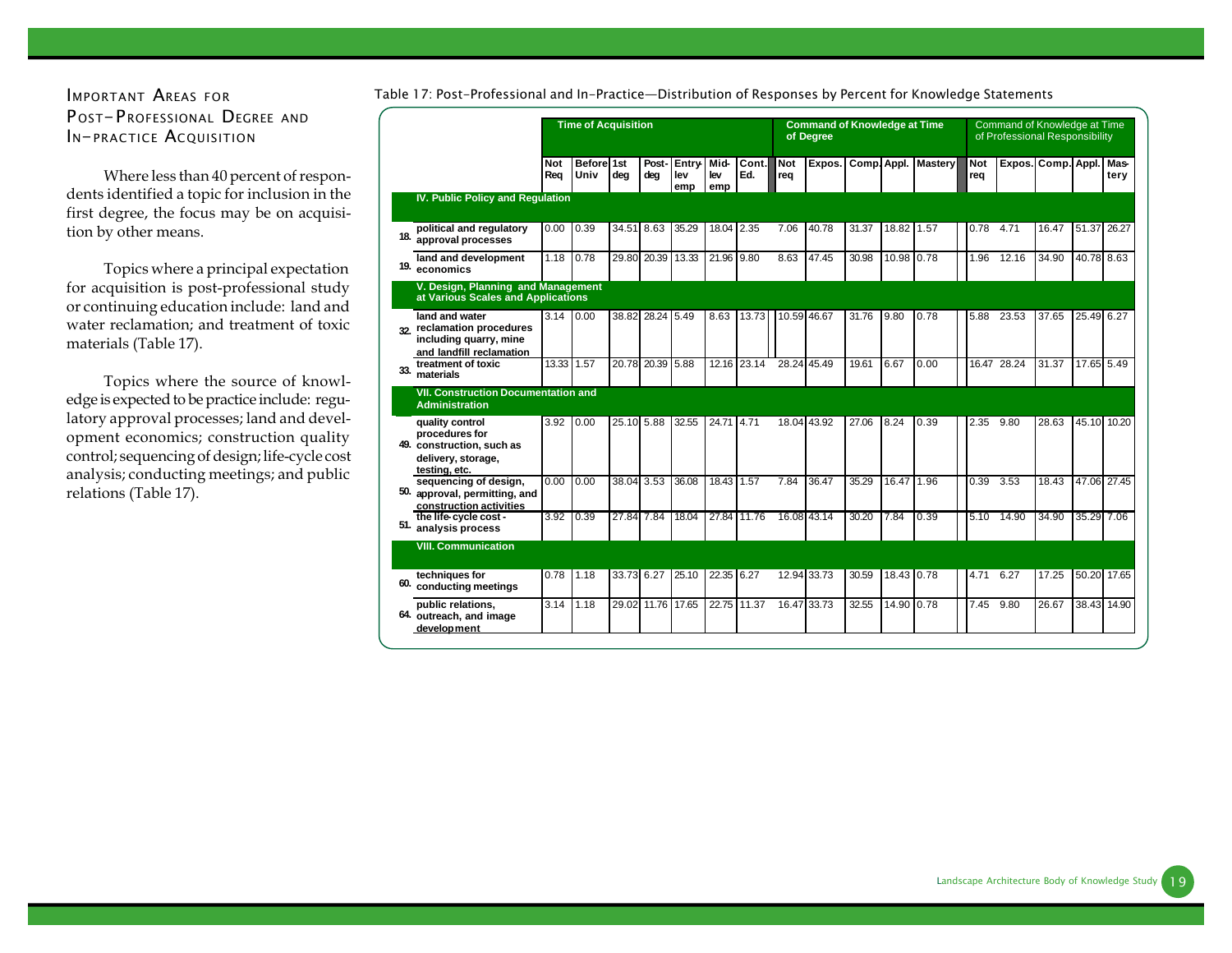### *LANDSCAPE ARCHITECTURE C OMPETENCIES EXPECTED AT DIFFERENT CAREER STAGES*

While any University education is expected to impart Knowledge, a professional preparation for Landscape Architecture must include the development of Competencies—the ability of aspiring professionals to take learned Knowledge and apply it to achieve successful practice.

Respondents to this study indicate that, in all areas, Competency is initiated during or before the first professional degree and is continued, embellished and refined in practice. However, within this general trend of improving competency there are different patterns of expectation. It might be expected that specific competencies are of less importance to one mode of practice, yet critical in another. These survey results do not seek to reveal those kinds of differences but rather to look at a broader view of competency. Nevertheless, respondents appeared to be carefully discriminating in identifying how important different competencies are to nascent professionals at different stages of their careers.

For example, in the first category of responses, LANDSCAPE ARCHITECTURE HISTORY AND CRITICISM, the ability to critique and learn from precedent (Survey Item #72) and the ability to learn from fields outside landscape architecture (Survey Item #73) receive their highest rate of responses indicating that they are viewed as Important to the graduate of a professional degree program, and Very Important for someone approaching the licensing examination.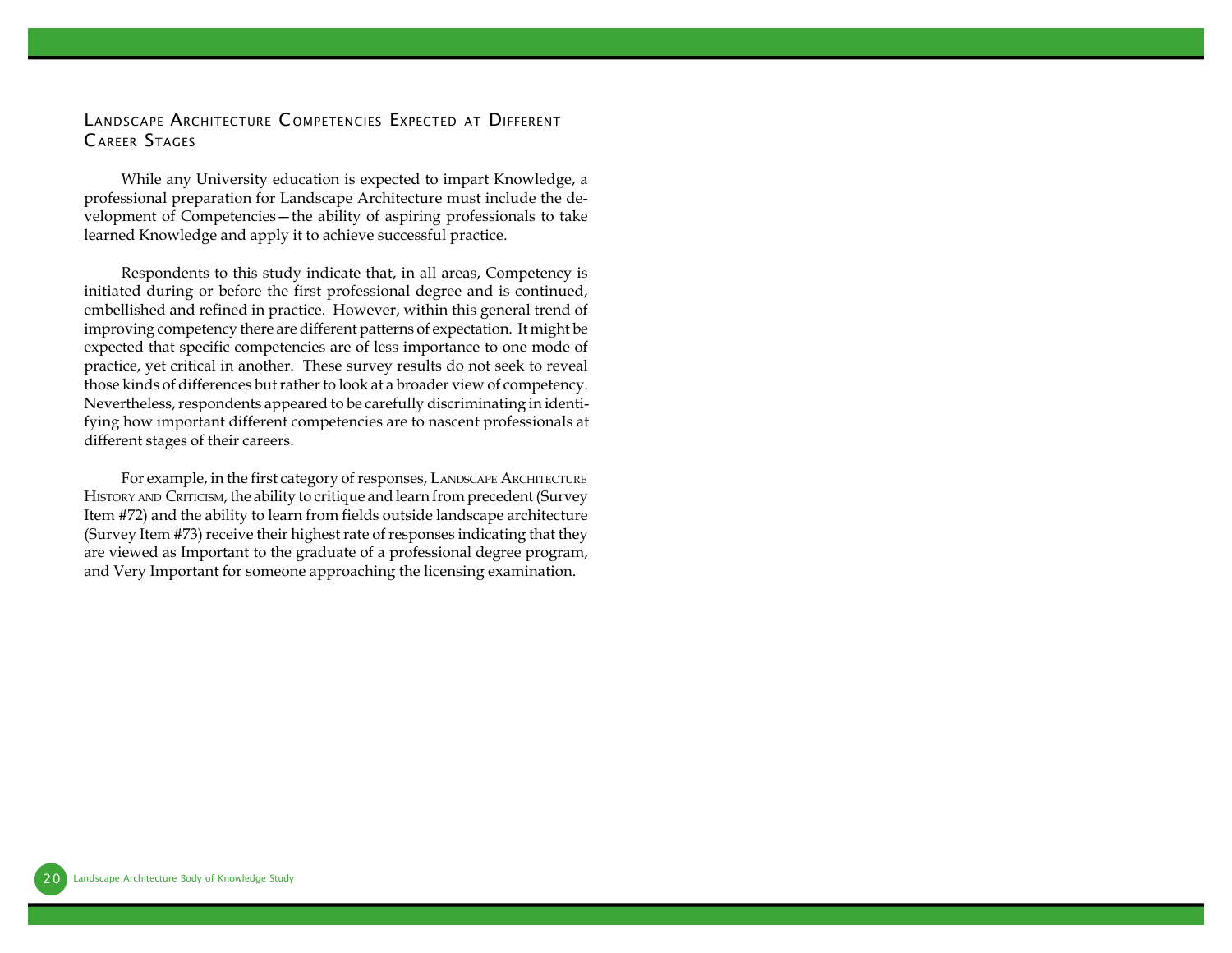## *C ORE C OMPETENCIES FOR LANDSCAPE ARCHITECTS*

Four Competencies were rated Very Important by 40 percent or more respondents at the completion of first professional degree, and correspondingly as Very Important by 80 percent or more respondents at time of taking professional responsibility (Table 18). Three of these focus on issues of DESIGN, PLANNING AND MANAGEMENT; the fourth is the area of VALUES AND ETHICS IN PRACTICE.

|                                                                                                | 2 Important<br>3 Very Important | 0 Of no importance<br><b>Moderately important</b> | of a first professional degree? |        | How important is this competency at completion How important is this competency | 2 Important | architecture work?<br>0 Of no importance<br>3 Very Important | before an individual takes professional<br>responsibility for his/her landscape<br>1 Moderately important |               |         |
|------------------------------------------------------------------------------------------------|---------------------------------|---------------------------------------------------|---------------------------------|--------|---------------------------------------------------------------------------------|-------------|--------------------------------------------------------------|-----------------------------------------------------------------------------------------------------------|---------------|---------|
|                                                                                                |                                 |                                                   | <b>Percent Responding</b>       |        |                                                                                 |             |                                                              | <b>Percent Responding</b>                                                                                 |               |         |
| <b>Competencies</b>                                                                            | 0                               |                                                   | 2                               | 3      | Missina                                                                         | $\Omega$    |                                                              |                                                                                                           | 3             | Missing |
| IV. Design, Planning, and Management at Various<br><b>Scales and Applications</b>              |                                 |                                                   |                                 |        |                                                                                 |             |                                                              |                                                                                                           |               |         |
| 83 Analyze relationships among design elements by<br>determining opportunities and constraints | 0.00%                           | 7.84%                                             | 50.59%                          | 40.00% |                                                                                 | 1.57% 0.00% | 1.18%                                                        | 17.65%                                                                                                    | 79.61%        | 1.57%   |
| Develop conceptual design, planning, and management<br>84<br>solutions                         | 0.00%                           | 6.27%                                             | 47.45%                          | 45.10% |                                                                                 | 1.18% 0.00% | 1.18%                                                        | 11.76%                                                                                                    | 85.49%        | 1.57%   |
| 85 Evaluate design alternatives to determine the appropriate<br>solution                       | 0.00%                           | 5.10%                                             | 43.92%                          | 49.80% |                                                                                 |             | 1.18% 0.00% 0.78%                                            |                                                                                                           | 13.33% 84.71% | 1.18%   |
| <b>VIII. Values and Ethics in Practice</b>                                                     |                                 |                                                   |                                 |        |                                                                                 |             |                                                              |                                                                                                           |               |         |
| 110 Maintain and promote professional and ethical standards                                    | 3.53%                           | 20.78%                                            | 35.29%                          | 40.00% |                                                                                 | 0.39% 0.00% | 2.75%                                                        | 16.86%                                                                                                    | 80.00%        | 0.39%   |

*Table 18: Items Rated Very Important at First Degree, and Very Important at Professional Responsibility—Distribution by Percent for Competencies*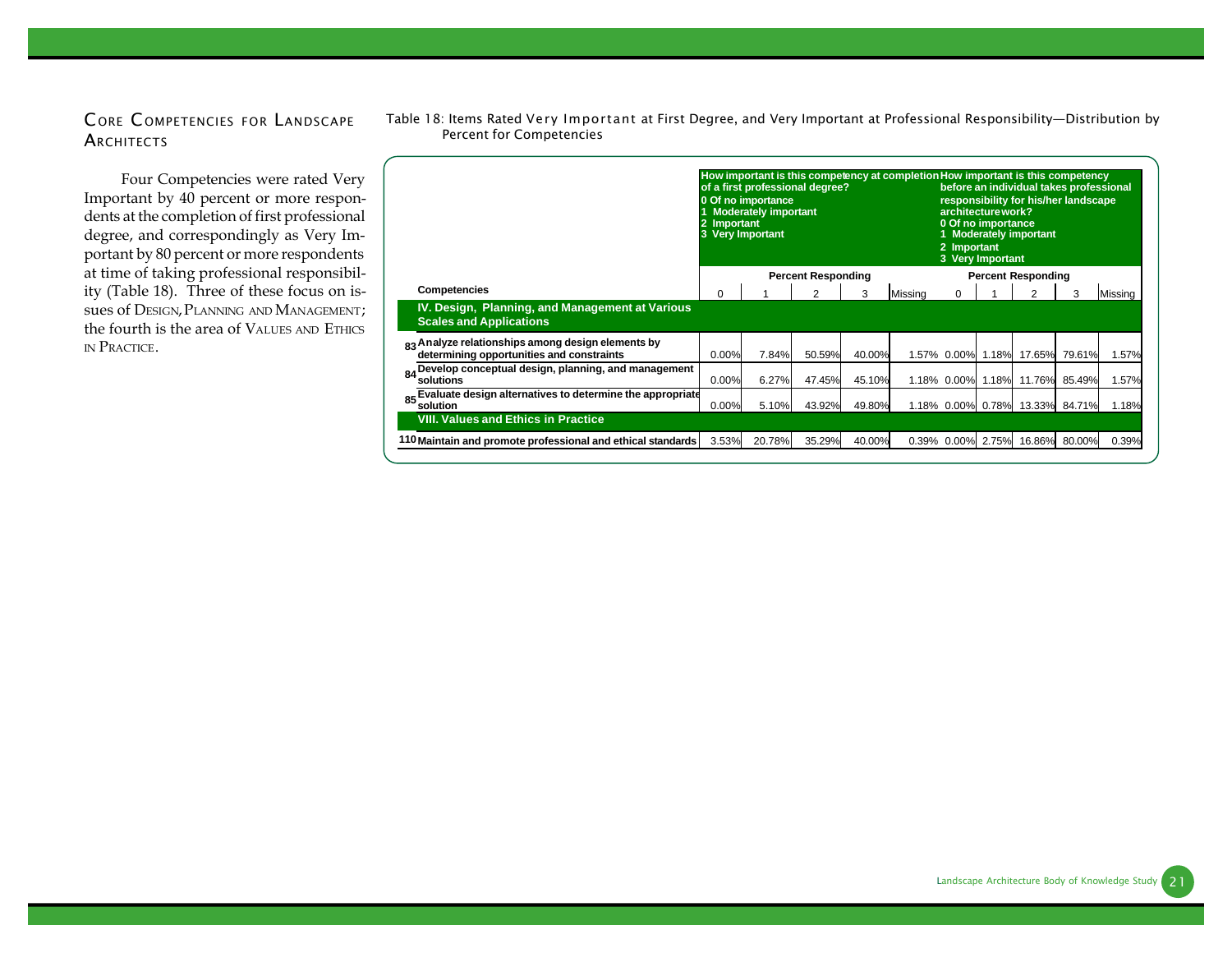*Core Competencies for Landscape Architects (continued)*

A significant second category of Competencies show a pattern where 40 percent or more of respondents rate them as Important at completion of the first professional degree and 60 percent or more rate them as Very Important at taking of professional responsibility (Table 19.) These items include Competencies from HISTORY AND CRITICISM, NATURAL AND CULTURAL SYSTEMS, SITE DESIGN AND ENGI-NEERING, and DOCUMENT PREPARATION.

|     |                                                                                                                                                                                                       | Important<br>$\overline{2}$<br>3 Very Important | 0 Of no importance<br><b>Moderately important</b> | of a first professional degree? |        | How important is this competency at completion How important is this competency | 2 Important    | architecture work?<br>0 Of no importance<br>3 Very Important | before an individual takes professional<br>responsibility for his/her landscape<br>1 Moderately important |   |         |
|-----|-------------------------------------------------------------------------------------------------------------------------------------------------------------------------------------------------------|-------------------------------------------------|---------------------------------------------------|---------------------------------|--------|---------------------------------------------------------------------------------|----------------|--------------------------------------------------------------|-----------------------------------------------------------------------------------------------------------|---|---------|
|     |                                                                                                                                                                                                       |                                                 |                                                   | <b>Percent Responding</b>       |        |                                                                                 |                |                                                              | <b>Percent Responding</b>                                                                                 |   |         |
|     | Competencies                                                                                                                                                                                          | $\Omega$                                        |                                                   | $\overline{2}$                  | 3      | Missing                                                                         | $\Omega$       | 1                                                            | $\overline{2}$                                                                                            | 3 | Missing |
|     | I. Landscape Architecture History and Criticism                                                                                                                                                       |                                                 |                                                   |                                 |        |                                                                                 |                |                                                              |                                                                                                           |   |         |
|     | Develop an ability to synthesize and make connections<br>73 between aspects of landscape architecture and<br>disciplines outside of landscape architecture<br><b>II. Natural and Cultural Systems</b> | 1.18%                                           | 23.92%                                            | 50.98%                          | 23.92% |                                                                                 |                |                                                              | 0.00% 0.78% 6.67% 26.27% 65.49%                                                                           |   | 0.78%   |
|     | Conduct field investigations to identify significant<br>74 natural and cultural features, characteristics, and<br>systems                                                                             | 1.18%                                           | 20.78%                                            | 48.24%                          | 29.02% |                                                                                 | $0.78\%$ 0.00% | 7.84%                                                        | 28.24% 63.14%                                                                                             |   | 0.78%   |
|     | Predict implications of design, planning, and<br>77 management proposals on natural cultural systems both<br>within the site and in the larger context                                                | 2.35%                                           | 28.24%                                            | 47.06%                          | 20.78% |                                                                                 |                | 1.57% 0.39% 9.02%                                            | 28.63% 60.78%                                                                                             |   | 1.18%   |
|     | IV. Design, Planning, and Management at Various<br><b>Scales and Applications</b><br>82 Develop a design program based on users' needs and<br>clients' goals and resources                            | 1.96%                                           | 16.08%                                            | 48.24%                          | 32.55% |                                                                                 |                | 1.18% 0.00% 1.96%                                            | 13.33% 83.53%                                                                                             |   | 1.18%   |
|     | V. Site Design and Engineering: Materials,<br><b>Methods, Technologies and Applications</b>                                                                                                           |                                                 |                                                   |                                 |        |                                                                                 |                |                                                              |                                                                                                           |   |         |
|     | Design for protection and management of land resources<br>86 (e.g. land forms, vegetation, habitat, erosion and<br>sedimentation control)                                                             | 0.00%                                           | 14.90%                                            | 56.08%                          | 27.45% |                                                                                 | 1.57% 0.00%    | 2.75%                                                        | 22.35% 73.33%                                                                                             |   | 1.57%   |
| 87  | Design for protection and management of water<br>resources (e.g. storm water, water supply, ground water)                                                                                             | 0.00%                                           | 18.82%                                            | 55.69%                          | 23.53% |                                                                                 | 1.96% 0.00%    | 1.96%                                                        | 26.27% 70.20%                                                                                             |   | 1.57%   |
| 88  | Design pedestrian, vehicular, and non-motorized<br>circulation systems                                                                                                                                | 0.00%                                           | 9.02%                                             | 52.94%                          | 36.08% |                                                                                 |                | 1.96% 0.00% 1.57%                                            | 20.39% 76.47%                                                                                             |   | 1.57%   |
|     | 89 Design elements for construction considering materials,<br>structural issues, and construction technologies                                                                                        | 1.57%                                           | 21.57%                                            | 56.08%                          | 19.22% |                                                                                 |                | 1.57% 0.00% 3.14%                                            | 24.31% 70.59%                                                                                             |   | 1.96%   |
|     | <b>VI. Construction Documentation and</b><br><b>Administration</b>                                                                                                                                    |                                                 |                                                   |                                 |        |                                                                                 |                |                                                              |                                                                                                           |   |         |
| 90  | Prepare construction documents including plans,<br>working drawings, and technical specifications<br><b>VII. Communication</b>                                                                        | 3.92%                                           | 24.71%                                            | 50.98%                          | 20.00% |                                                                                 |                | 0.39% 0.00% 0.78%                                            | 16.08% 82.75%                                                                                             |   | 0.39%   |
| 101 | Prepare and deliver oral presentations such as meetings,<br>demonstrations, and outreach                                                                                                              | 1.57%                                           | 13.73%                                            | 49.02%                          | 34.90% |                                                                                 | 0.78% 0.39%    | 3.53%                                                        | 27.06% 68.24%                                                                                             |   | 0.78%   |

*Table 19: Items Rated Important at First Degree, Very Important at Professional Responsibility—Distribution by Percent for Competencies*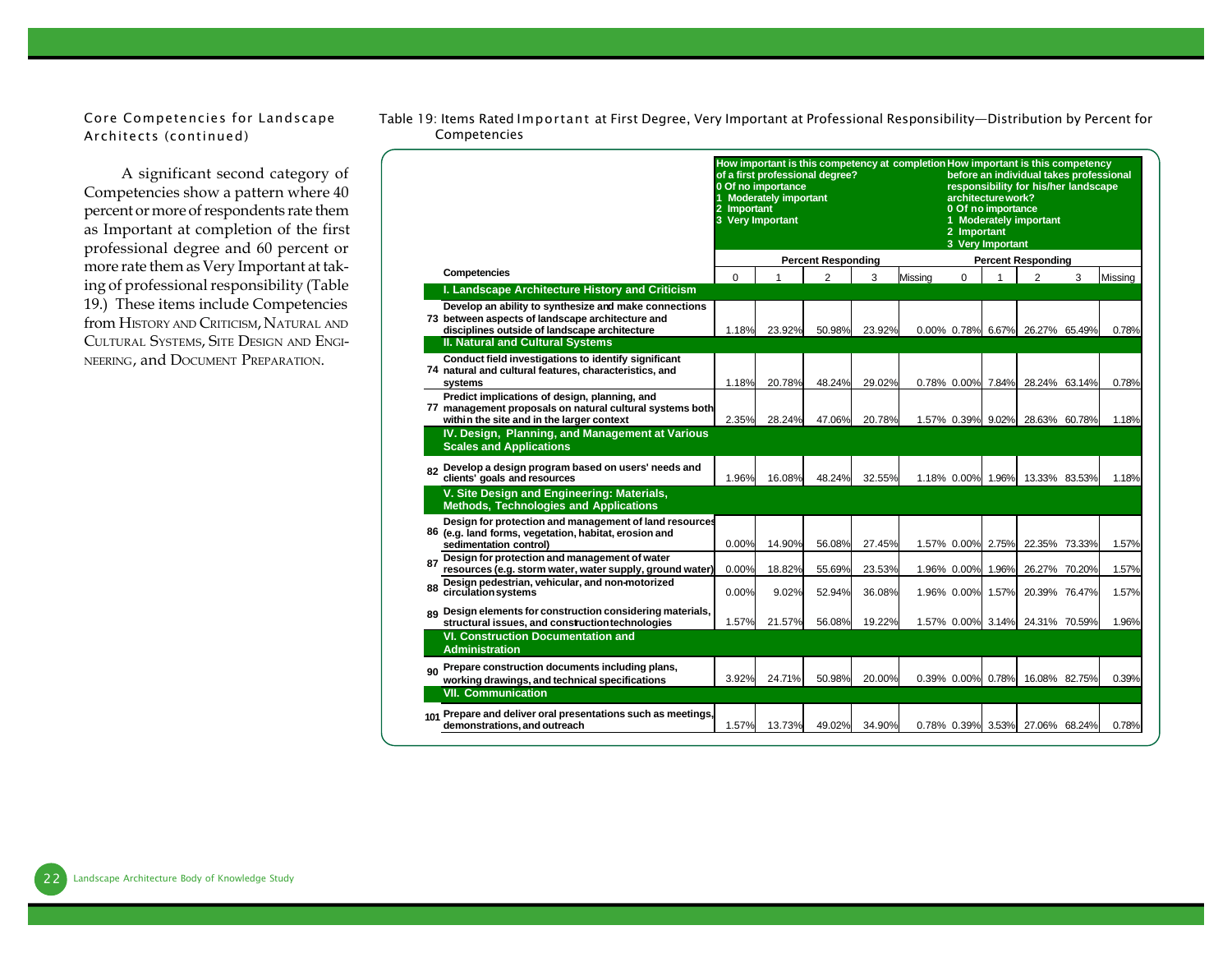*Core Competencies for Landscape Architects (continued)*

A third category includes Competencies judged relatively less important at time of first professional degree, yet of significantly higher importance as individuals take professional responsibility (Table 20.) These items fall in the areas of CONSTRUCTION DOCUMENTATION AND AD-MINISTRATION, COMMUNICATION, and PROFES-SIONAL PRACTICE.

|                                                                                                                                                                   | How important is this competency at completion How important is this competency<br>of a first professional degree?<br>0 Of no importance<br>Important<br>3 Very Important | <b>Moderately important</b> |                           |        |         | 2 Important | before an individual takes professional<br>responsibility for his/her landscape<br>architecture work?<br>0 Of no importance<br>1 Moderately important<br>3 Very Important |                |                      |         |
|-------------------------------------------------------------------------------------------------------------------------------------------------------------------|---------------------------------------------------------------------------------------------------------------------------------------------------------------------------|-----------------------------|---------------------------|--------|---------|-------------|---------------------------------------------------------------------------------------------------------------------------------------------------------------------------|----------------|----------------------|---------|
|                                                                                                                                                                   |                                                                                                                                                                           |                             | <b>Percent Responding</b> |        |         |             | <b>Percent Responding</b>                                                                                                                                                 |                |                      |         |
| Competencies                                                                                                                                                      | $\Omega$                                                                                                                                                                  | 1                           | $\overline{2}$            | 3      | Missing | $\Omega$    | 1                                                                                                                                                                         | $\overline{2}$ | 3                    | Missing |
| III. Public Policy and Regulation                                                                                                                                 |                                                                                                                                                                           |                             |                           |        |         |             |                                                                                                                                                                           |                |                      |         |
| Identify and collect regulatory information, applicable<br>78<br>data and required approvals governing a project (e.g.,<br>relevant laws, codes, and regulations) | 9.80%                                                                                                                                                                     | 54.90%                      | 27.45%                    | 6.67%  | 1.18%   | 0.00%       |                                                                                                                                                                           |                | 4.71% 27.84% 66.27%  | 1.18%   |
| 79 Confirm code compliance (e.g. zoning, environment, and<br>accessibility)                                                                                       | 12.55%                                                                                                                                                                    | 45.49%                      | 32.16%                    | 8.24%  | 1.57%   | 0.00%       |                                                                                                                                                                           |                | 6.27% 17.25% 74.90%  | 1.57%   |
| <b>VI. Construction Documentation and</b><br><b>Administration</b>                                                                                                |                                                                                                                                                                           |                             |                           |        |         |             |                                                                                                                                                                           |                |                      |         |
| <sub>93</sub> Provide construction administration and observation<br>throughout the project                                                                       | 38.04%                                                                                                                                                                    | 43.14%                      | 16.08%                    | 2.35%  | 0.39%   | 0.78%       |                                                                                                                                                                           |                | 8.63% 35.69% 54.51%  | 0.39%   |
| 04 Conduct project closure including review and<br>distribution of close-out documents                                                                            | 47.06%                                                                                                                                                                    | 39.22%                      | 11.76%                    | 1.18%  | 0.78%   | 2.75%       |                                                                                                                                                                           |                | 12.55% 38.82% 44.71% | 1.18%   |
| 95 Perform post construction evaluation                                                                                                                           | 32.94%                                                                                                                                                                    | 44.71%                      | 18.82%                    | 2.75%  | 0.78%   | 1.96%       |                                                                                                                                                                           |                | 16.08% 40.78% 40.39% | 0.78%   |
| 96 Perform construction services including design-build                                                                                                           | 45.88%                                                                                                                                                                    | 40.39%                      | 12.16%                    | 0.39%  | 1.18%   |             | 15.29% 34.51% 32.16% 16.47%                                                                                                                                               |                |                      | 1.57%   |
| <b>VII. Communication</b>                                                                                                                                         |                                                                                                                                                                           |                             |                           |        |         |             |                                                                                                                                                                           |                |                      |         |
| og Maintain clear communication among collaborators<br>through correspondence and project coordination                                                            | 14.12%                                                                                                                                                                    | 34.51%                      | 37.25%                    | 13.73% | 0.39%   | 0.78%       |                                                                                                                                                                           |                | 3.14% 22.75% 72.94%  | 0.39%   |
| 99 Develop written documentation, such as projects<br>reports, grant proposals, and promotional materials                                                         | 12.16%                                                                                                                                                                    | 42.75%                      | 33.33%                    | 10.59% | 1.18%   | 1.57%       |                                                                                                                                                                           |                | 9.80% 34.12% 52.94%  | 1.57%   |
| 100 Create graphic materials in a variety of media                                                                                                                | 1.96%                                                                                                                                                                     | 14.90%                      | 44.71%                    | 38.04% | 0.39%   | 0.39%       |                                                                                                                                                                           |                | 9.41% 38.04% 50.98%  | 1.18%   |
| Conduct project and public meetings including preparing<br>102 of meeting agendas and notes, and facilitation of the<br>meeting                                   | 17.65%                                                                                                                                                                    | 40.78%                      | 30.98%                    | 10.20% | 0.39%   | 0.78%       |                                                                                                                                                                           |                | 8.63% 37.25% 52.94%  | 0.39%   |
| <b>VIII. Values and Ethics in Practice</b>                                                                                                                        |                                                                                                                                                                           |                             |                           |        |         |             |                                                                                                                                                                           |                |                      |         |
| 104 Manage business practices and organizations                                                                                                                   | 36.47%                                                                                                                                                                    | 47.84%                      | 13.33%                    | 1.96%  | 0.39%   | 2.35%       |                                                                                                                                                                           |                | 14.12% 40.00% 41.96% | 1.57%   |
| 105 Manage risk and liability                                                                                                                                     | 36.86%                                                                                                                                                                    | 42.75%                      | 16.08%                    | 3.53%  | 0.78%   | 1.96%       |                                                                                                                                                                           |                | 10.20% 30.20% 56.47% | 1.18%   |
| 106 Negotiate and prepare client and consultant agr eements                                                                                                       | 43.92%                                                                                                                                                                    | 39.22%                      | 12.94%                    | 2.75%  | 1.18%   | 2.35%       |                                                                                                                                                                           |                | 9.80% 31.76% 54.51%  | 1.57%   |
| 107 Participate in life -long learning (e.g., a professional<br>organization, continuing education activities)                                                    | 18.82%                                                                                                                                                                    | 27.06%                      | 31.37%                    | 21.57% | 1.18%   | 0.39%       |                                                                                                                                                                           |                | 9.41% 28.24% 61.57%  | 0.39%   |
| 108 Participate in professional and public service activities                                                                                                     | 8.63%                                                                                                                                                                     | 38.04%                      | 39.61%                    | 13.33% | 0.39%   | 1.96%       |                                                                                                                                                                           |                | 16.08% 39.61% 41.96% | 0.39%   |
| 109 Train, educate and mentor other professionals                                                                                                                 | 36.47%                                                                                                                                                                    | 36.47%                      | 20.00%                    | 6.27%  | 0.78%   |             | 2.75% 14.90% 41.57% 40.39%                                                                                                                                                |                |                      | 0.39%   |

*Table 20: Items Rated Less Important at First Degree, Yet Important at Professional Responsibility—Distribution by Percent for Competencies*